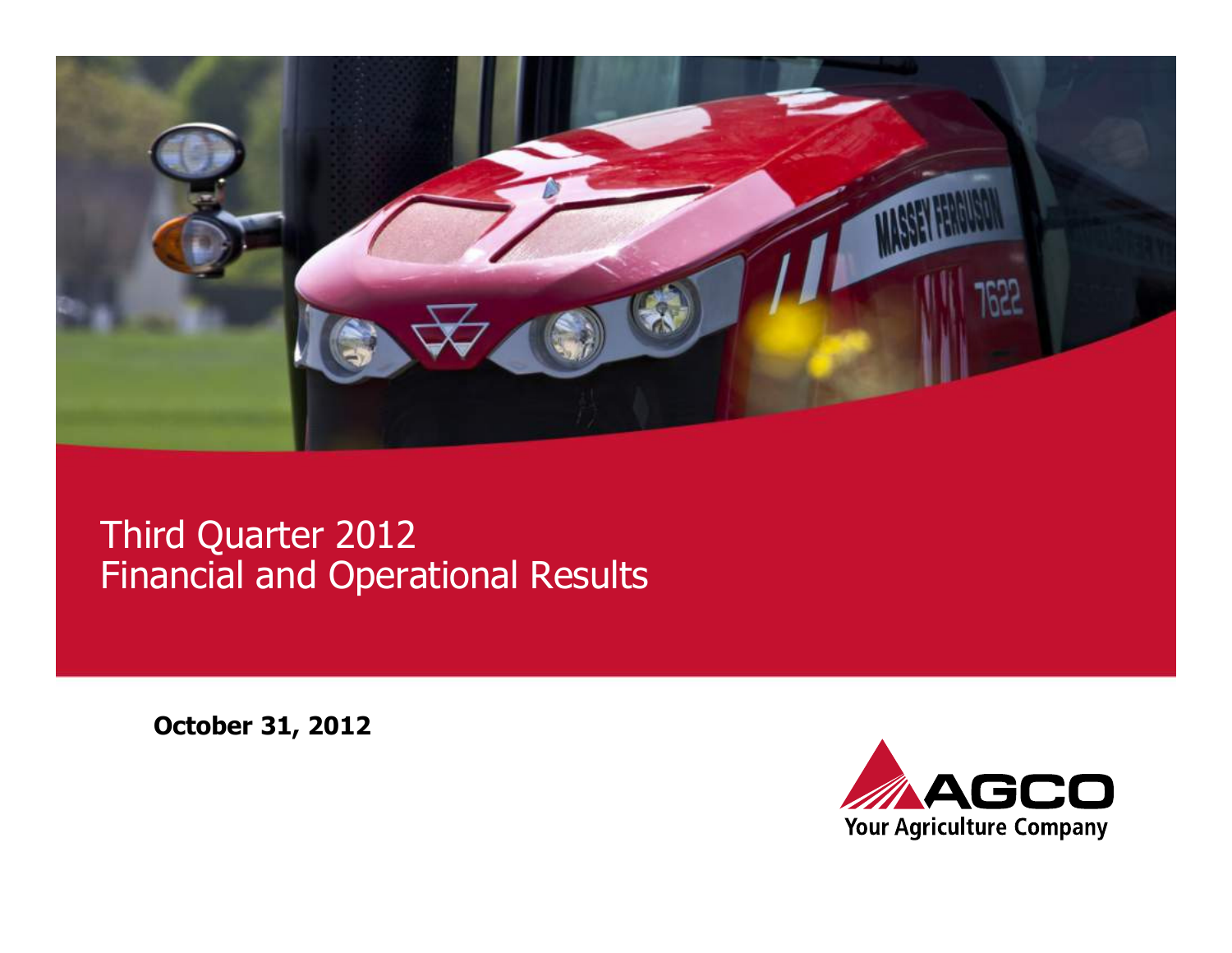### Forward Looking Statements



Forward-looking statements in this presentation, including statements regarding demand for our products and the economic and other factors that drive that demand, product development plans and timing of those plans, acquisitions, expansion and modernization plans and our expectations with respect to the costs and benefits of those plans and timing of those benefits, and our future revenue, earnings and other financial metrics, are subject to risks that could cause actual results to differ materially from those suggested by the statements. These risks include, but are not limited to, adverse developments in the agricultural industry, including those resulting from weather, commodity prices, and changes in product demand, the possible failure by us to develop new and improved products on time, within budget and with the expected performance and price benefits, introduction of new or improved products by our competitors and reductions in pricing by them, difficulties in integrating acquired businesses and in completing expansion and modernization plans on time and in <sup>a</sup> manner that produces the expected financial results, and adverse changes in the financial and foreign exchange markets. Further information concerning these and other risks is included in AGCO's filings with the SEC, including its Form 10-K for the year ended December 31, 2011. AGCO disclaims any obligation to update any forward-looking statements except as required by law.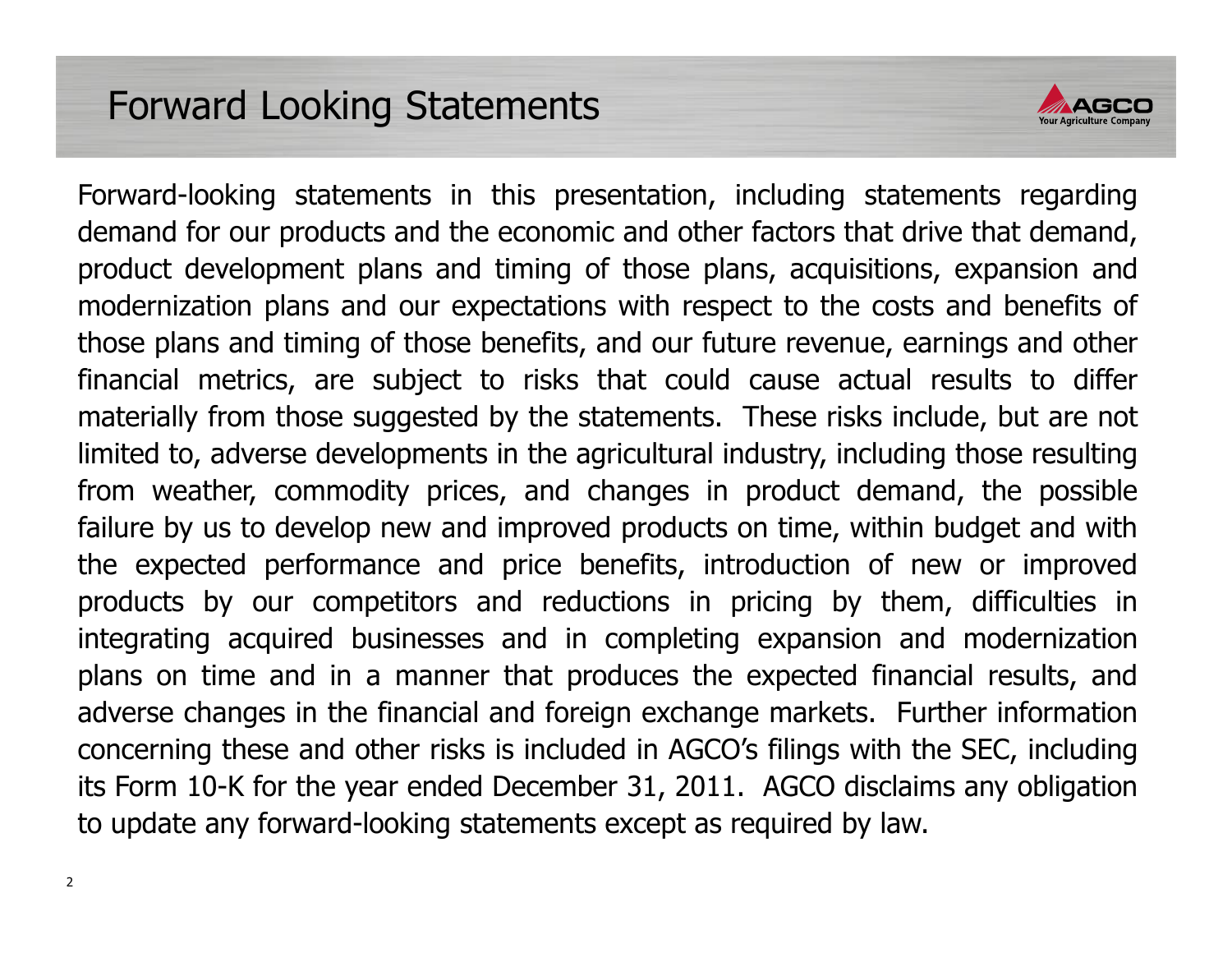

|                     | Q3 12   | <b>Q3 12 vs</b><br><b>Q311</b> | <b>YTD</b><br>2012 | <b>YTD12 vs</b><br><b>YTD11</b> |
|---------------------|---------|--------------------------------|--------------------|---------------------------------|
|                     |         |                                |                    |                                 |
| <b>Net Sales</b>    | 2,295.0 | $+9.3%$                        | 7,258.8            | $+16.0%$                        |
| <b>Gross margin</b> | 21.4%   | $+197$ bps                     | 22.0%              | $+196$ bps                      |
| Adj. op. income*    | 139.6   | $+22.1%$                       | 574.3              | $+35.5%$                        |
| Adj. op. margin*    | 6.1%    | $+64bps$                       | 7.9%               | $+112$ bps                      |
| Adj. diluted EPS*   | \$0.96  | $+ $0.09$                      | \$4.25             | $+ $1.21$                       |

\* Reflects adjusted results, which exclude restructuring and other infrequent items. Please see reconciliations to GAAP metrics provided in the appendix to this presentation.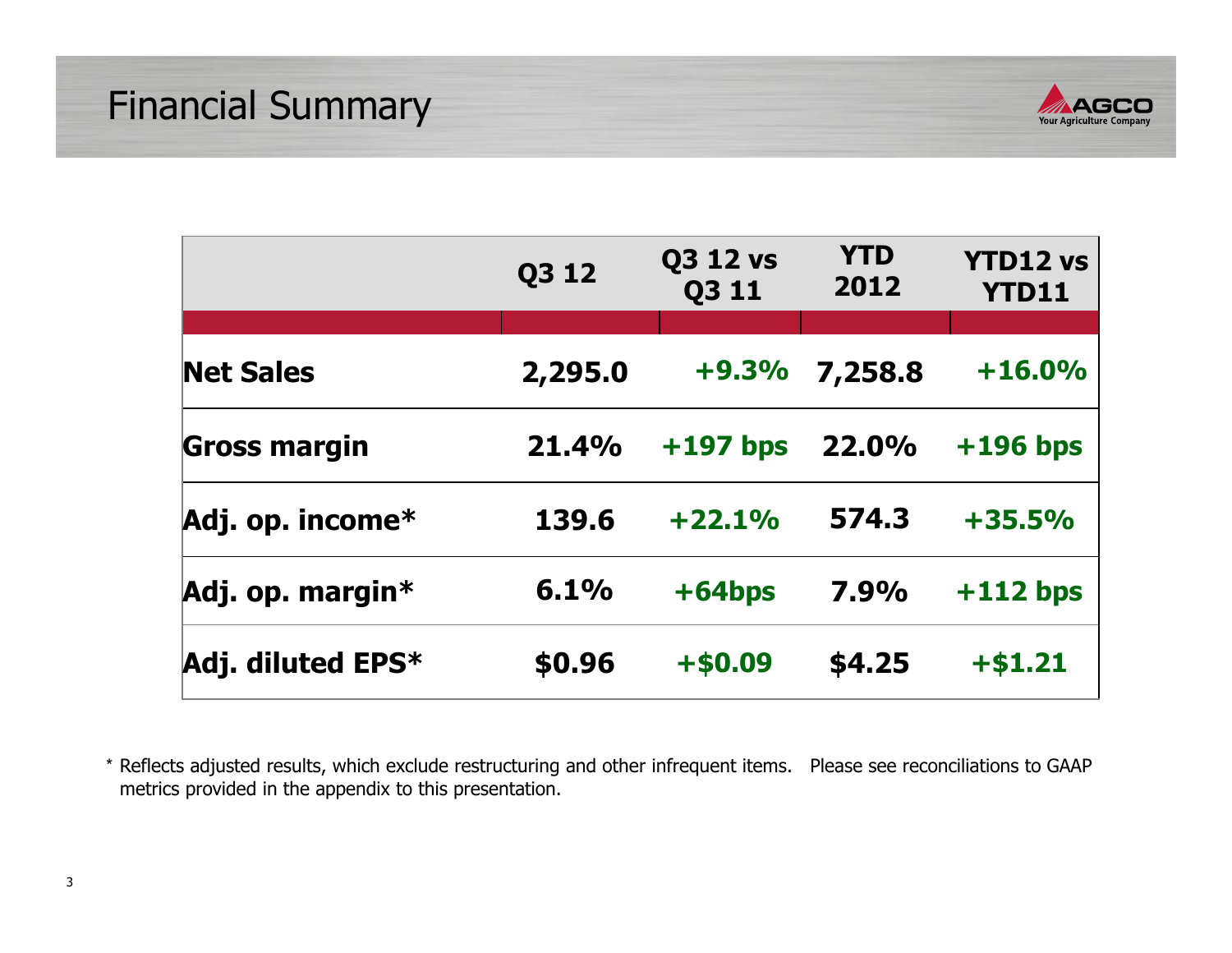### Tractor/Combine Production





- Production down 4% in Q3 12 vs. Q3 11
- Full year 2012 production projected to increase  $\sim$ 4% vs. 2011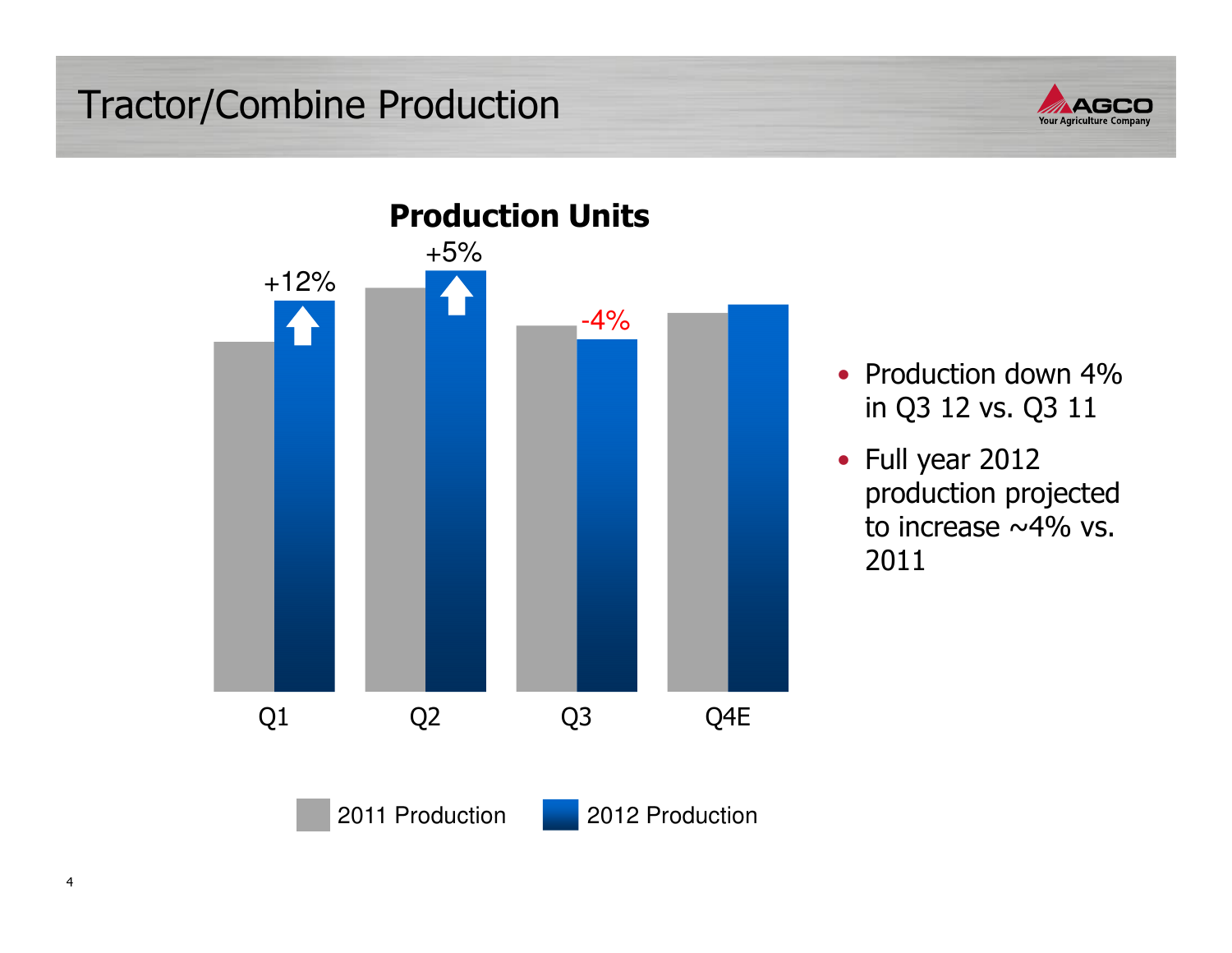## Industry Overview



### **September Year-to-Date Retail Units**

|  | <b>North America</b>  |           |          | 2012 vs. 2011 |
|--|-----------------------|-----------|----------|---------------|
|  | <b>Tractors</b>       | $\bullet$ | Industry | $+7%$         |
|  | <b>Combines</b>       | $\bullet$ | Industry | (8%)          |
|  | <b>Western Europe</b> |           |          | 2012 vs. 2011 |
|  | <b>Tractors</b>       | $\bullet$ | Industry | Flat          |
|  | <b>Combines</b>       | $\bullet$ | Industry | $+3%$         |
|  | <b>South America</b>  |           |          | 2012 vs. 2011 |
|  | <b>Tractors</b>       | $\bullet$ | Industry | (2%)          |
|  | <b>Combines</b>       | $\bullet$ | Industry | (9%           |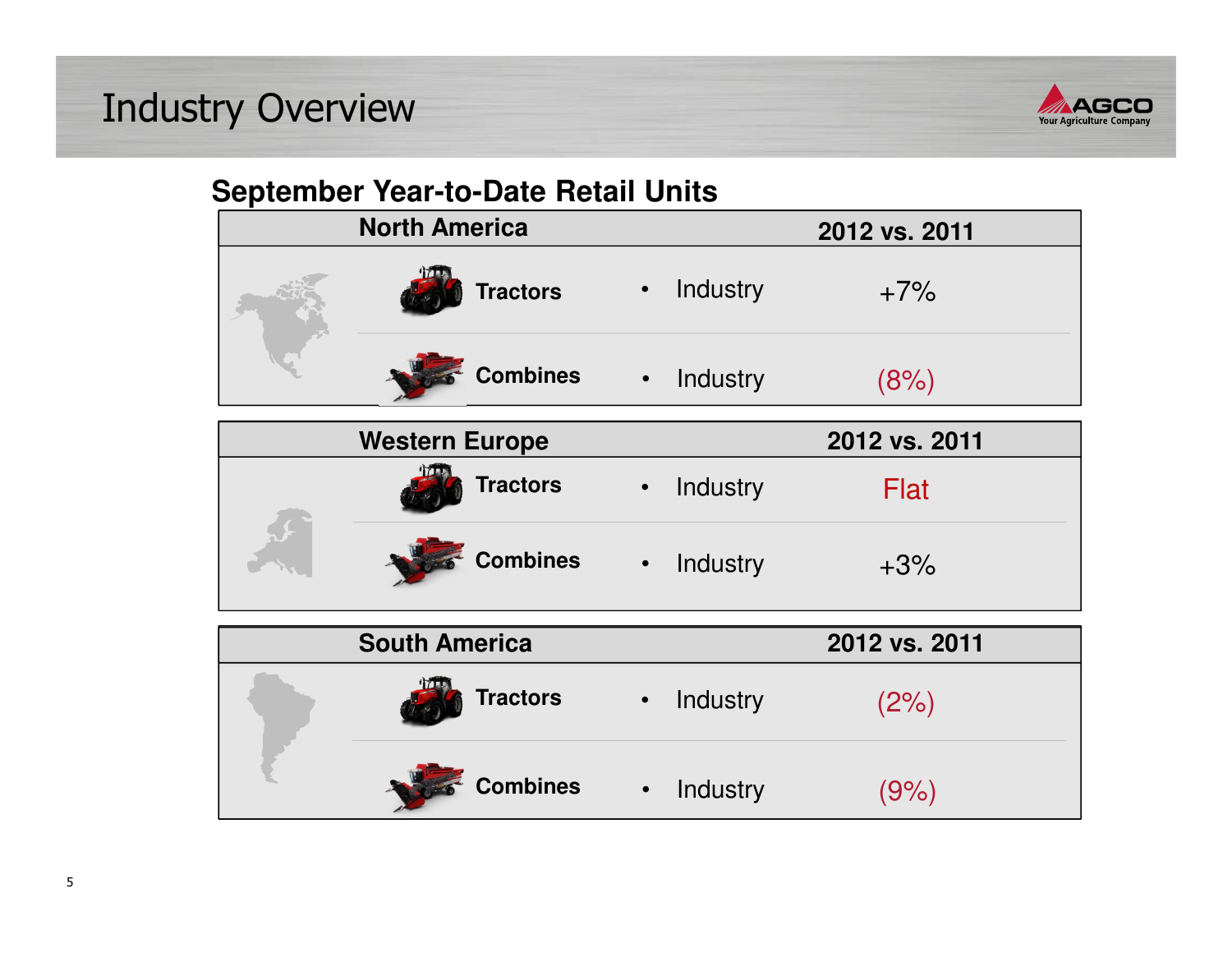Regional Net Sales Results









EAME – Europe/Africa/Middle East APAC – Asia/Pacific

\*Please see the reconciliation to GAAP metrics in the appendix to this presentation.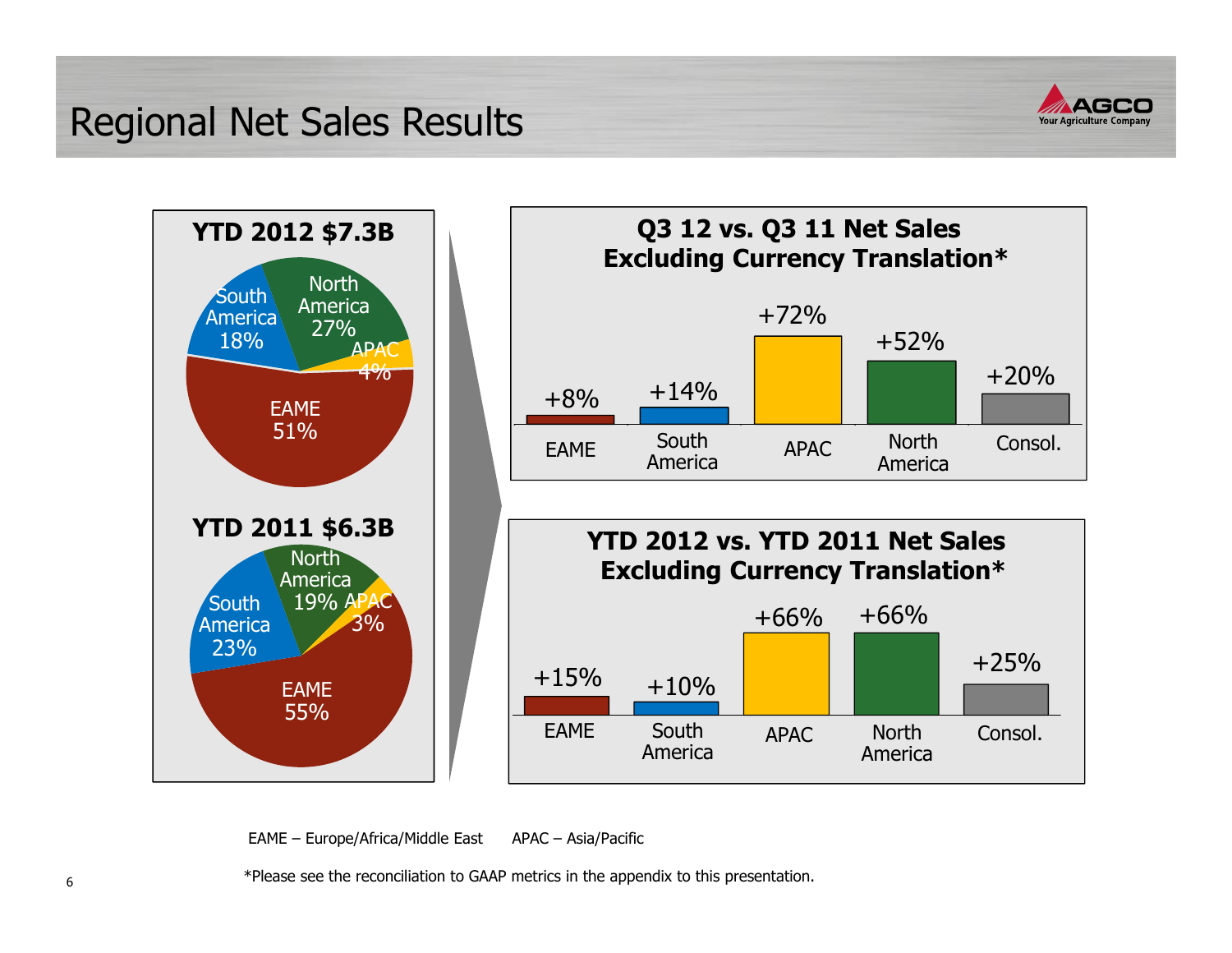### Net Sales and Operating Margins





\* Reflects adjusted results, which exclude restructuring and other infrequent items. Please see the reconciliations to GAAP metrics provided in the appendix to this presentation.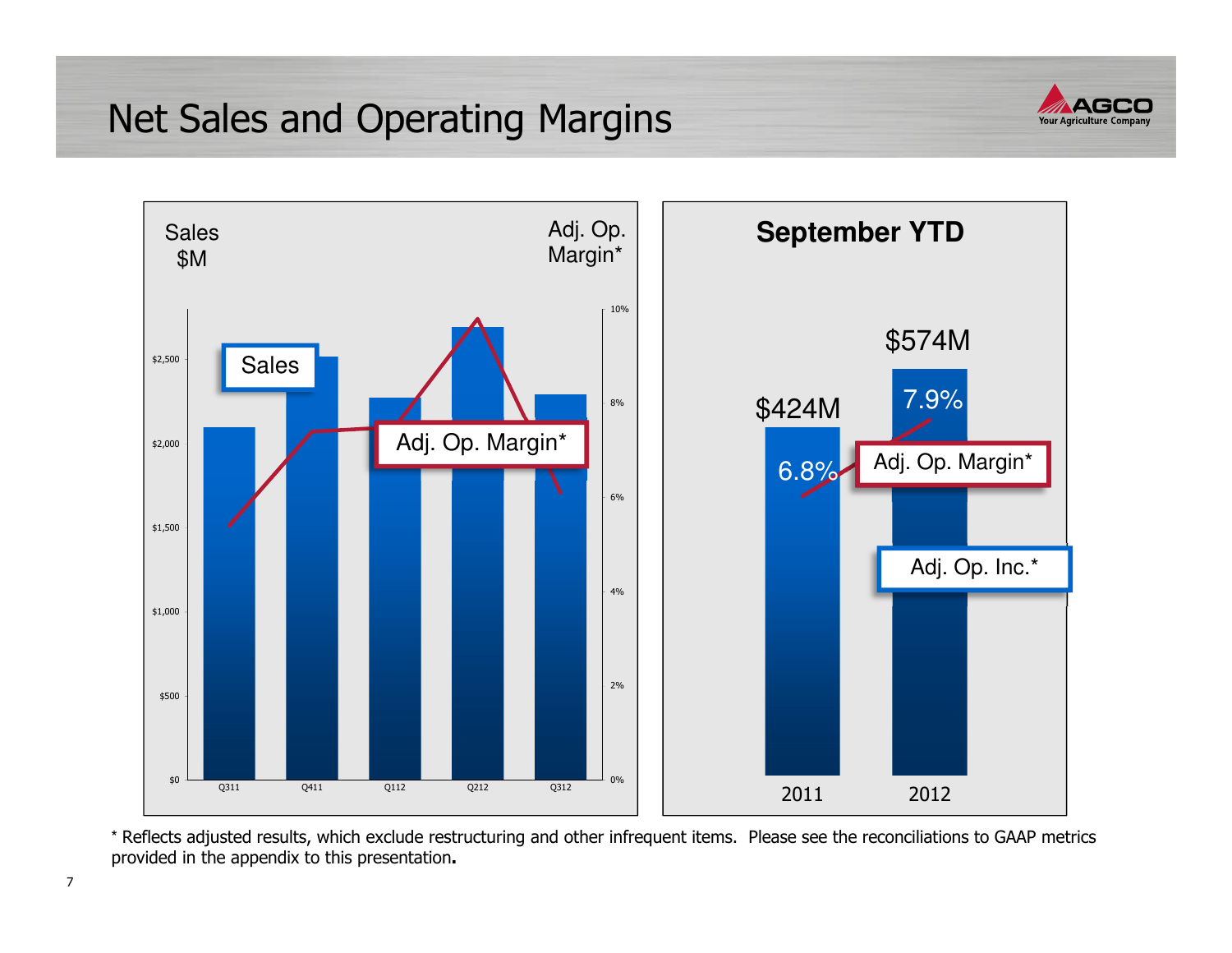# GSI Results





Sales(YTD Thru September 30, 2012)





- •Contributed  $\sim$ \$0.50 for first nine months of '12
- Targeting 2012 EPS accretion of \$0.35-\$0.40

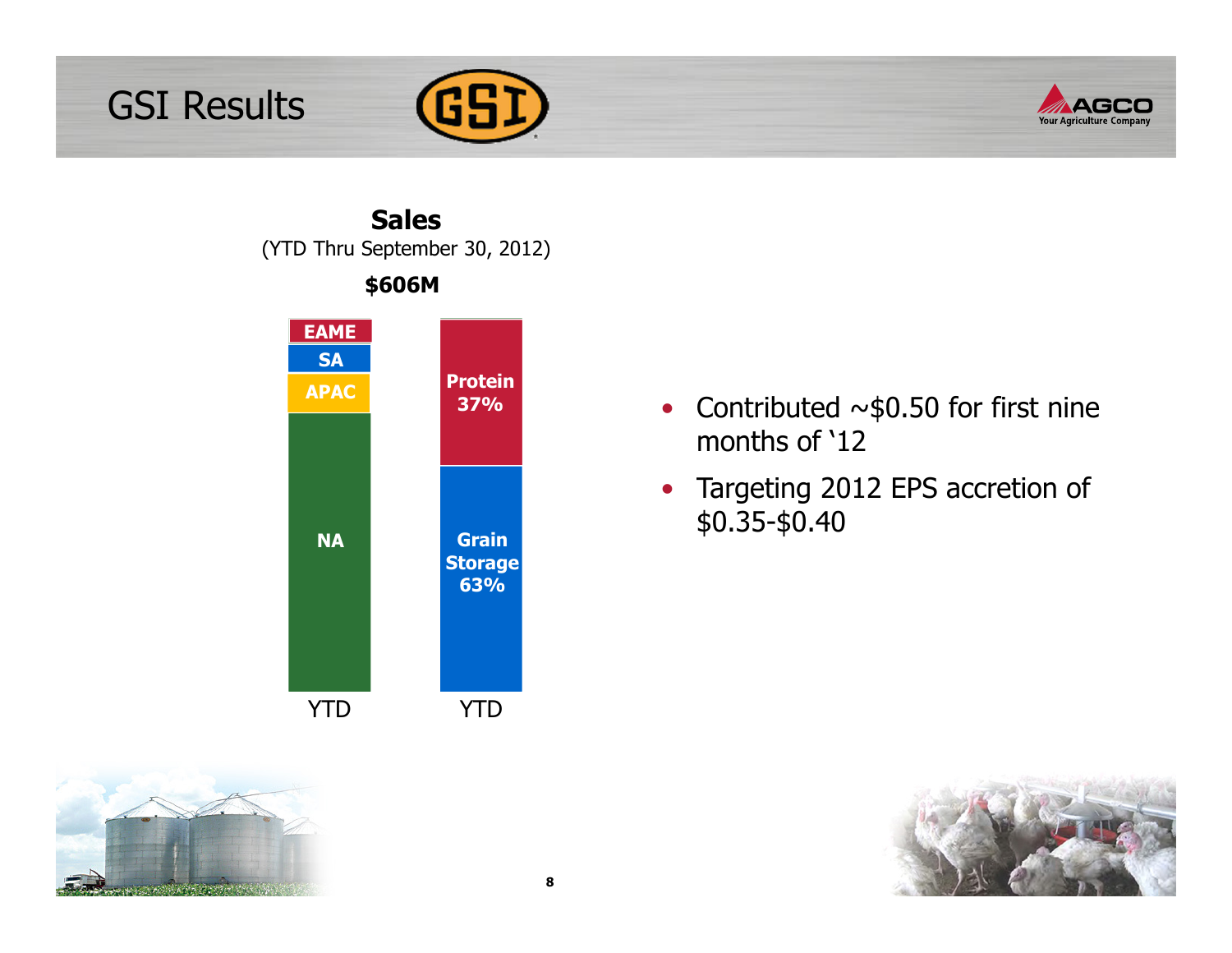# Capital Expenditures – Investing for Growth





### 2012 Capex Components

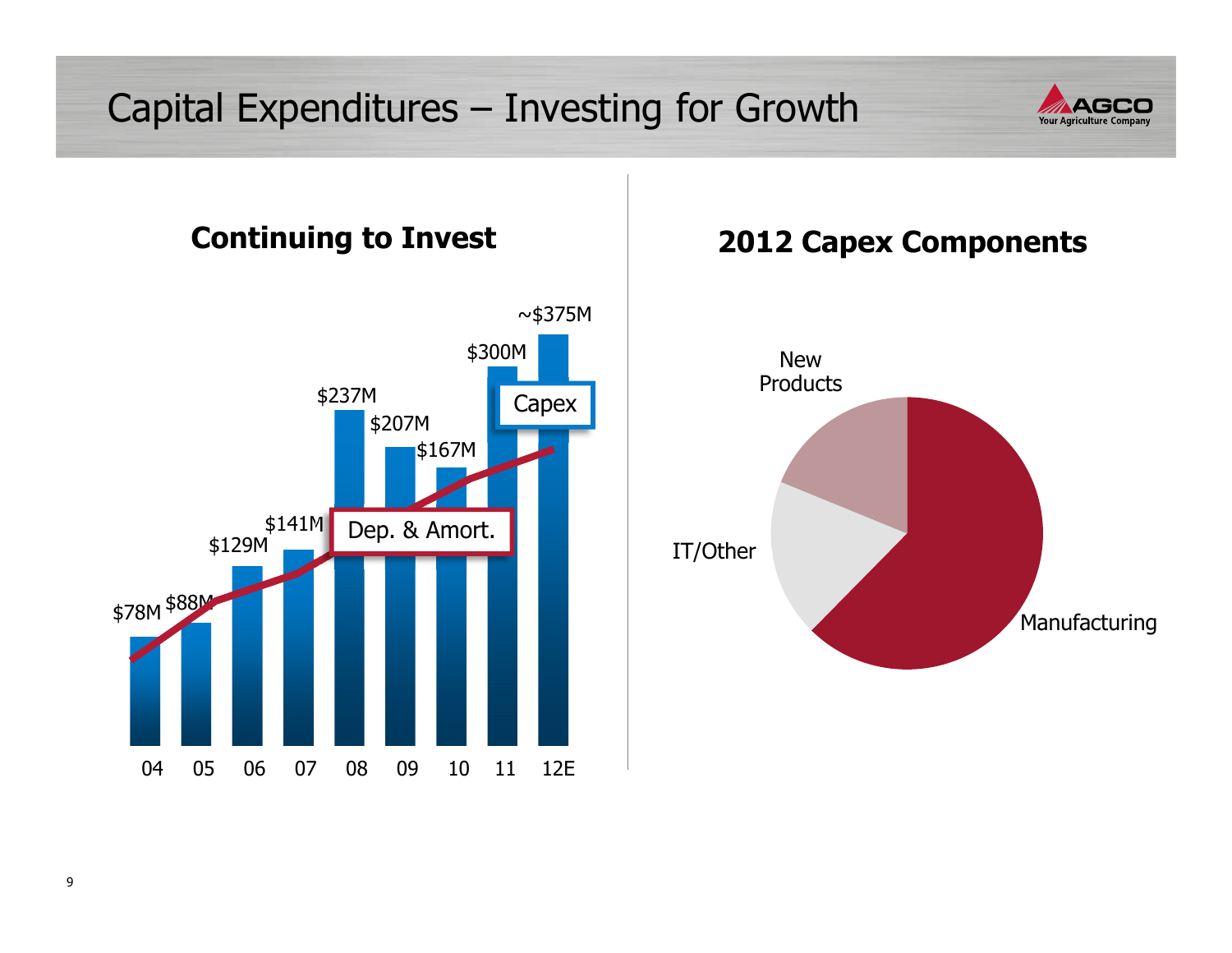### Free Cash Flow\*



### YTD Free Cash Flow



### Full-Year Free Cash Flow

- ● Plant improvements and supplier constraints drove higher inventory during first nine months
- ● Targeting \$150M+ free cash flow in 2012 despite increase in Capex
- ● Repurchased \$9.5M of AGCO stock during Q3

Note: Free cash flow is defined as net cash provided by (used in) operating activities less capital expenditures.

\* Please see reconciliations to GAAP metrics provided in the appendix to this presentation.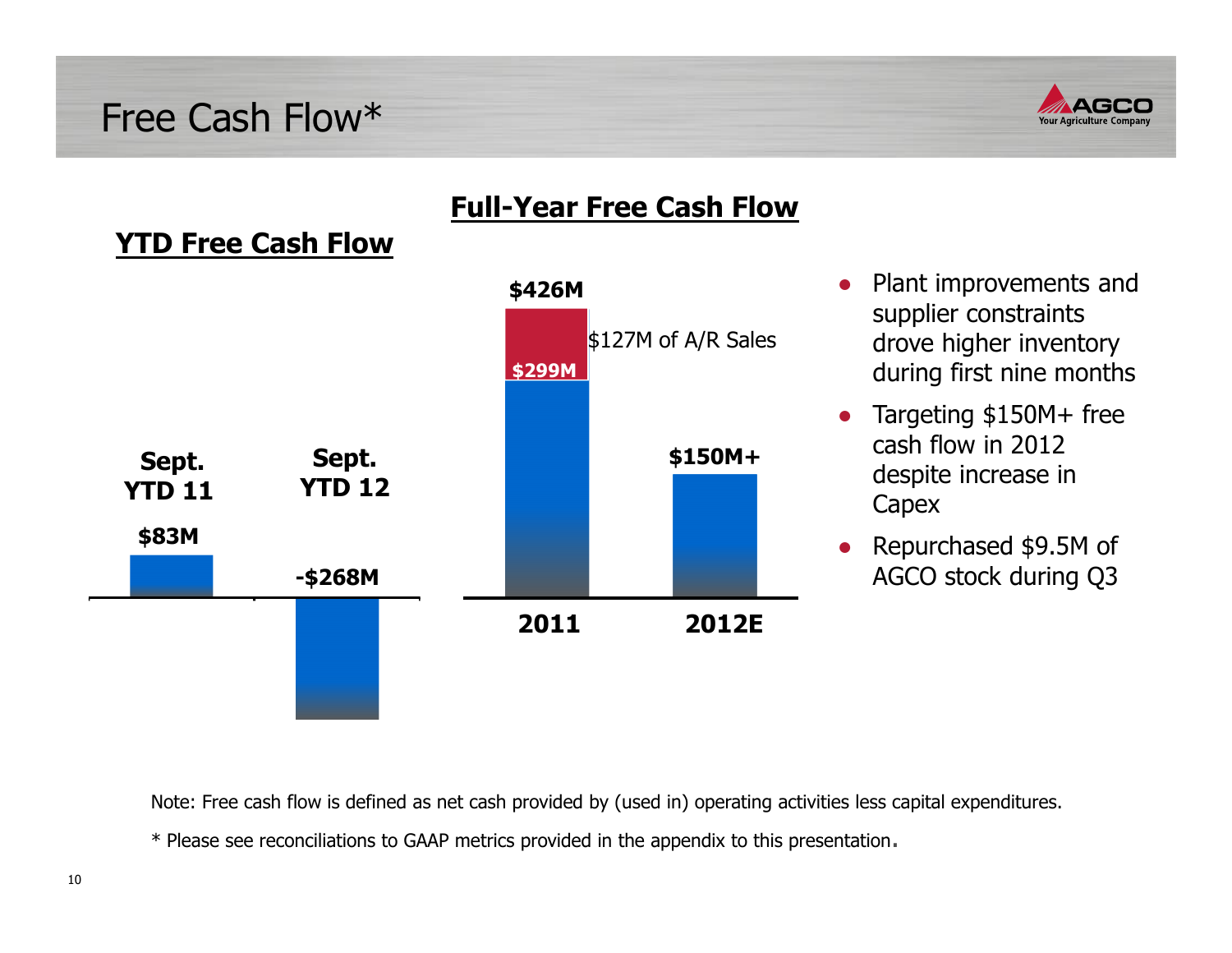

### Regional Market Outlook – Industry Unit Retail Tractor Sales

(Volume in Units)



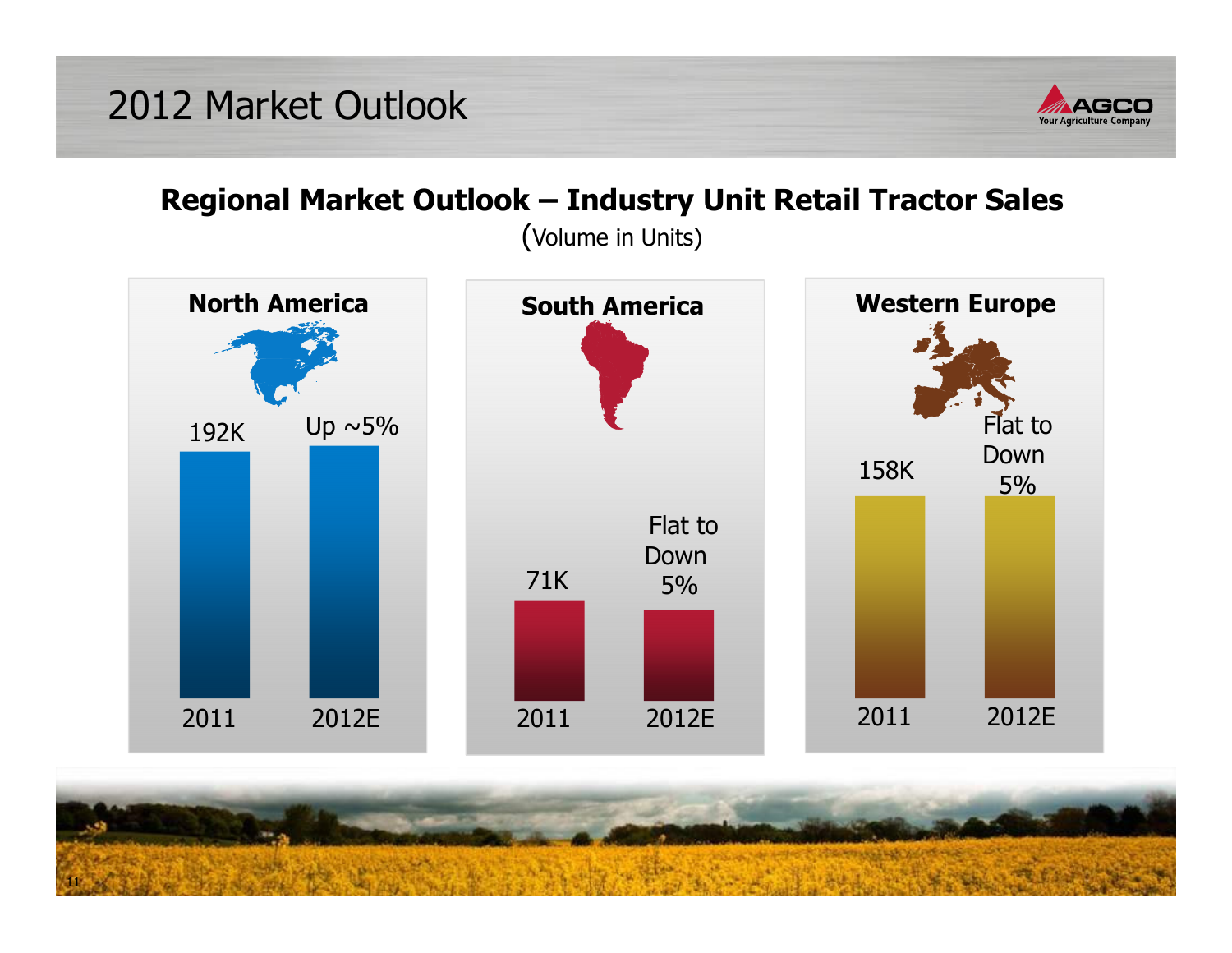## 2012 Forecast Assumptions – Summary



- $\bullet$  Sales growth from pricing, GSI acquisition and market share gains partially offset by negative impact of currency
	- +3.0% to 3.5% pricing
	- $\sim$  (7.0%) negative impact of currency translation
- • 10-15% increase in engineering expense for new product development and Tier 4 emission requirements
- •Gross margin improvement
- •\$25-\$30 million of expense associated with new Fendt assembly facility
- •~\$20-25 million of start-up expense associated with China operations
- •GSI EPS impact of \$0.35 to \$0.40

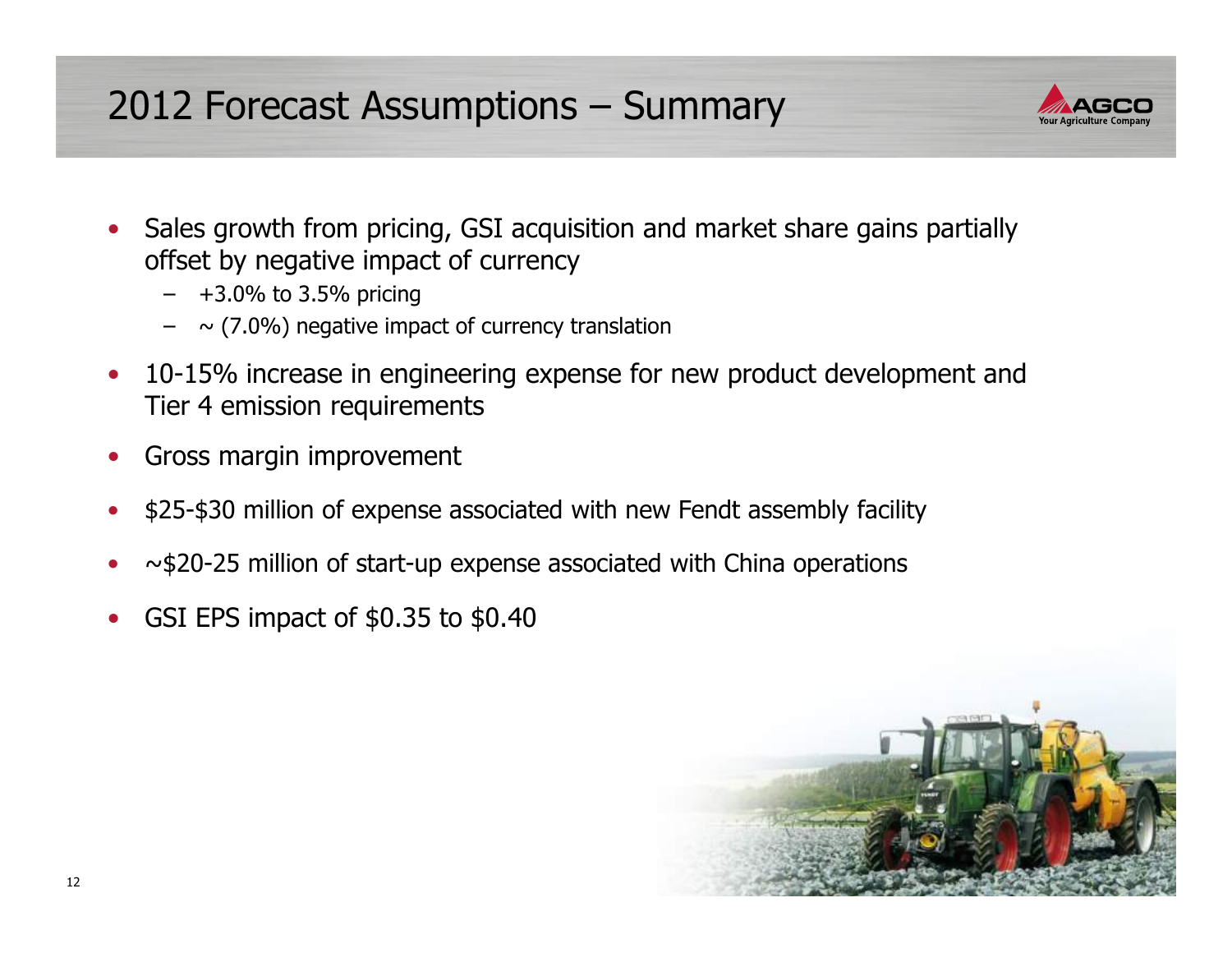



|                     | <b>2012 Estimates</b> |
|---------------------|-----------------------|
|                     |                       |
| <b>Sales</b>        | \$9.8B-\$10.0B        |
| <b>Gross margin</b> | $+100$ bps            |
| <b>EPS</b>          | ~1.20                 |
| <b>CAPEX</b>        | $\sim$ \$375 Million  |
| Free Cash Flow*     | \$150 Million+        |

\* Free cash flow is defined as cash (used in) provided by operating activities less capital expenditures. Please see the reconciliations to GAAP metrics provided in the appendix to this presentation.







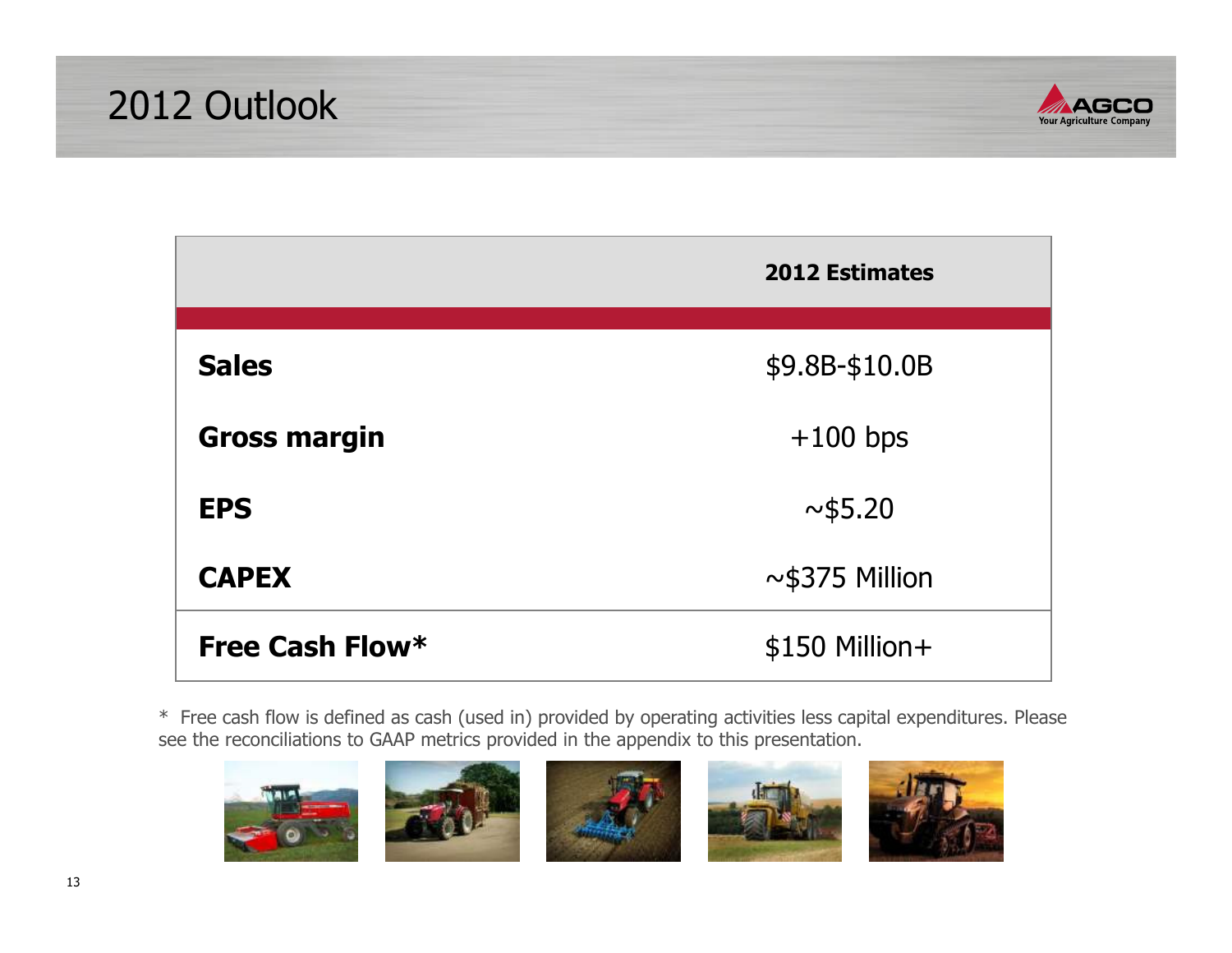## Non-GAAP To GAAP Reconciliation



#### **Free Cash Flow**

|                                                     | Nine Months<br>ended<br>September 30,<br>2012 | Nine Months<br>ended<br>September 30,<br>2011 |  |
|-----------------------------------------------------|-----------------------------------------------|-----------------------------------------------|--|
| Net cash (used in) provided by operating activities | (33.2)                                        | 270.5                                         |  |
| Less:<br>Capital expenditures                       | (235.2)                                       | (187.2)                                       |  |
| Free cash flow                                      | (268.4)                                       | 83.3                                          |  |

Note: Free cash flow is defined as net cash (used in) provided by operating activities less capital expenditures.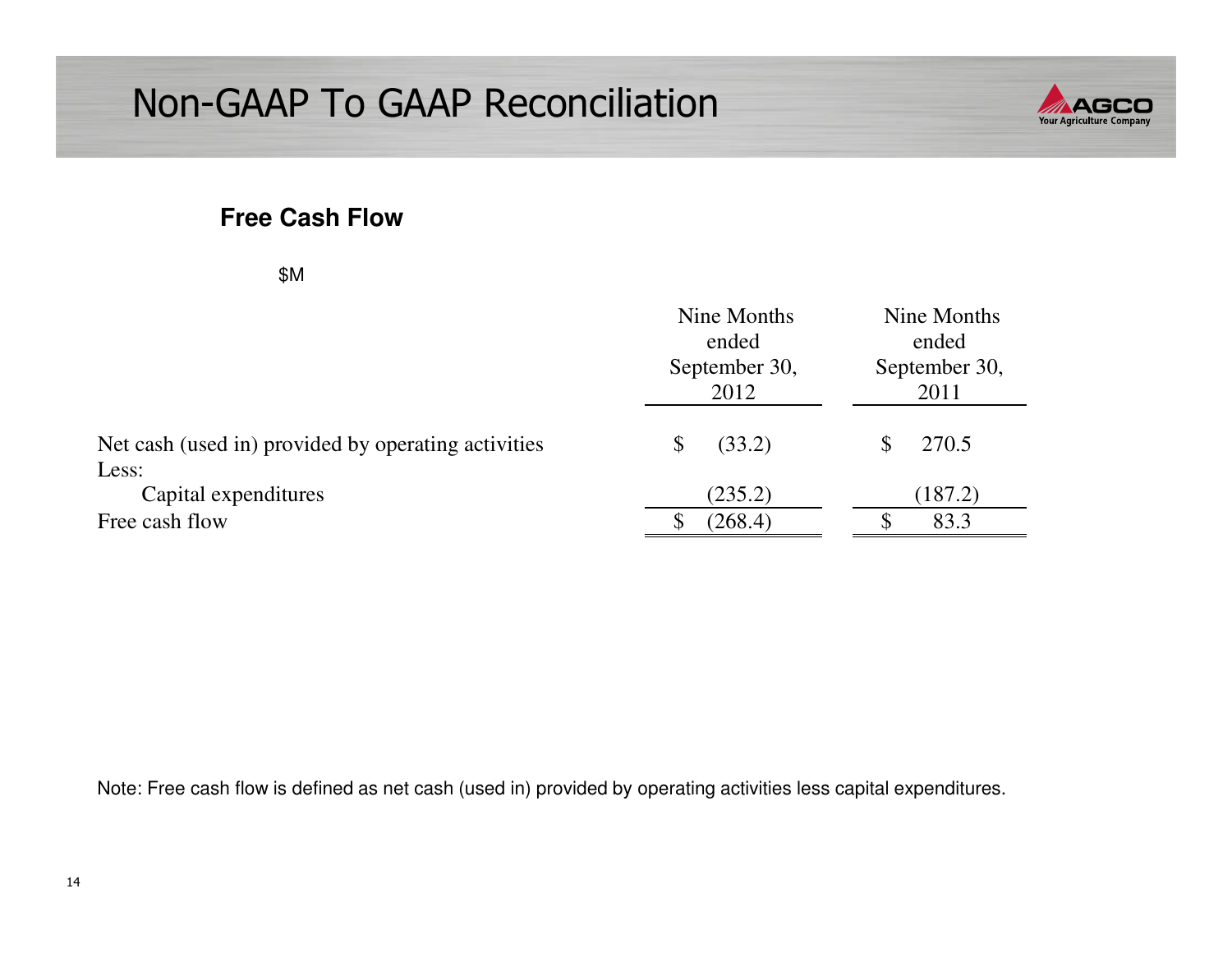## Non-GAAP To GAAP Reconciliation



#### \$M (except per share amts)

|                                        | Nine months ended September 30, |                                     |                                               |                                     |                                     |                                               |  |
|----------------------------------------|---------------------------------|-------------------------------------|-----------------------------------------------|-------------------------------------|-------------------------------------|-----------------------------------------------|--|
|                                        | 2012                            |                                     |                                               |                                     | 2011                                |                                               |  |
|                                        | Income<br>From<br>Operations    | <b>Net</b><br>Income <sup>(1)</sup> | <b>Net</b><br>Income<br>Per<br>Share $^{(1)}$ | Income<br>From<br><b>Operations</b> | <b>Net</b><br>Income <sup>(1)</sup> | <b>Net</b><br>Income<br>Per<br>Share $^{(1)}$ |  |
| As adjusted<br>Restructuring and other | \$574.3                         | \$419.6                             | \$4.25                                        | \$423.9                             | \$297.6                             | \$3.04                                        |  |
| infrequent income                      |                                 |                                     |                                               | (0.7)                               | (0.5)                               |                                               |  |
| As reported                            | \$574.3                         | \$419.6                             | \$4.25                                        | \$424.6                             | \$298.1                             | \$3.04                                        |  |

 $(1)$  After tax.

See accompanying notes in the Company's press release.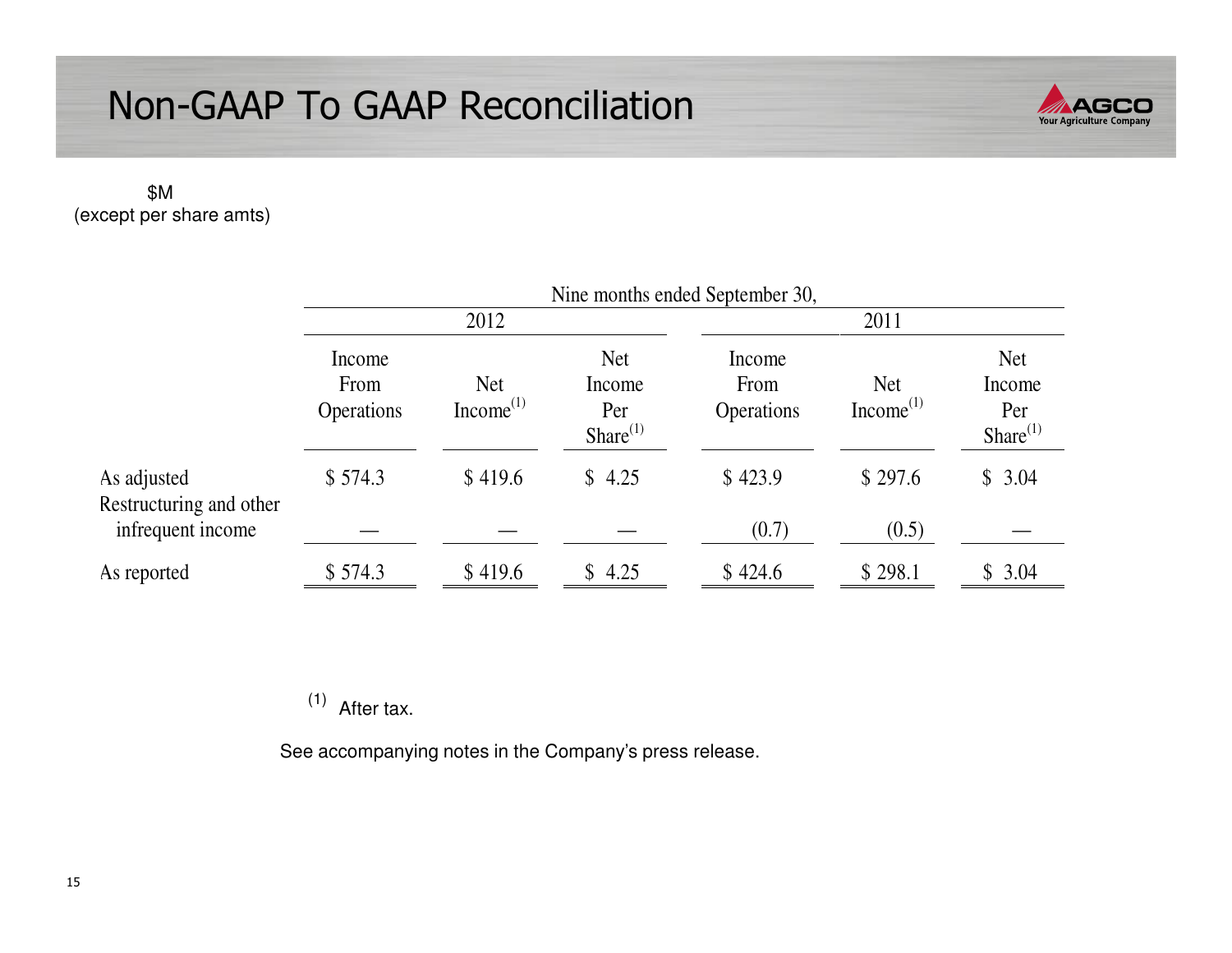

#### **Net Sales**\$M

|                           | Three Months Ended<br>September 30, |             |                           | Change due to currency<br>translation |            |
|---------------------------|-------------------------------------|-------------|---------------------------|---------------------------------------|------------|
|                           | 2012                                | 2011        | $%$ change<br>from $2011$ |                                       | $\%$       |
| North America             | 632.2<br>S.                         | 417.7<br>S. | 51.4%                     | (2.9)<br>S                            | $(0.7)\%$  |
| South America             | 479.9                               | 515.7       | $(6.9)\%$                 | (106.5)                               | $(20.7)\%$ |
| Europe/Africa/Middle East | 1,060.5                             | 1,092.4     | $(2.9)\%$                 | (117.7)                               | $(10.8)\%$ |
| Asia/Pacific              | 122.4                               | 73.3        | 67.0%                     | (3.9)                                 | $(5.3)\%$  |
|                           | \$2,295.0                           | \$2,099.1   | $9.3\%$                   | \$ (231.0)                            | $(11.0)\%$ |

|                           | Nine Months Ended<br>September 30, |           |                           | Change due to currency<br>translation |            |
|---------------------------|------------------------------------|-----------|---------------------------|---------------------------------------|------------|
|                           | 2012                               | 2011      | $%$ change<br>from $2011$ |                                       | $\%$       |
| North America             | \$1,932.1                          | \$1,171.9 | 64.9%                     | (15.1)                                | $(1.3)\%$  |
| South America             | 1,343.8                            | 1,423.0   | $(5.6)\%$                 | (224.4)                               | $(15.8)\%$ |
| Europe/Africa/Middle East | 3,667.2                            | 3,465.6   | 5.8%                      | (325.5)                               | $(9.4)\%$  |
| Asia/Pacific              | 315.7                              | 194.9     | 62.0%                     | (7.6)                                 | $(3.9)\%$  |
|                           | \$7,258.8                          | \$6,255.4 | 16.0%                     | \$ (572.6)                            | $(9.2)\%$  |

16Note: Effective for the quarter ended March 31, 2012, the Company has realigned its business segment reporting.